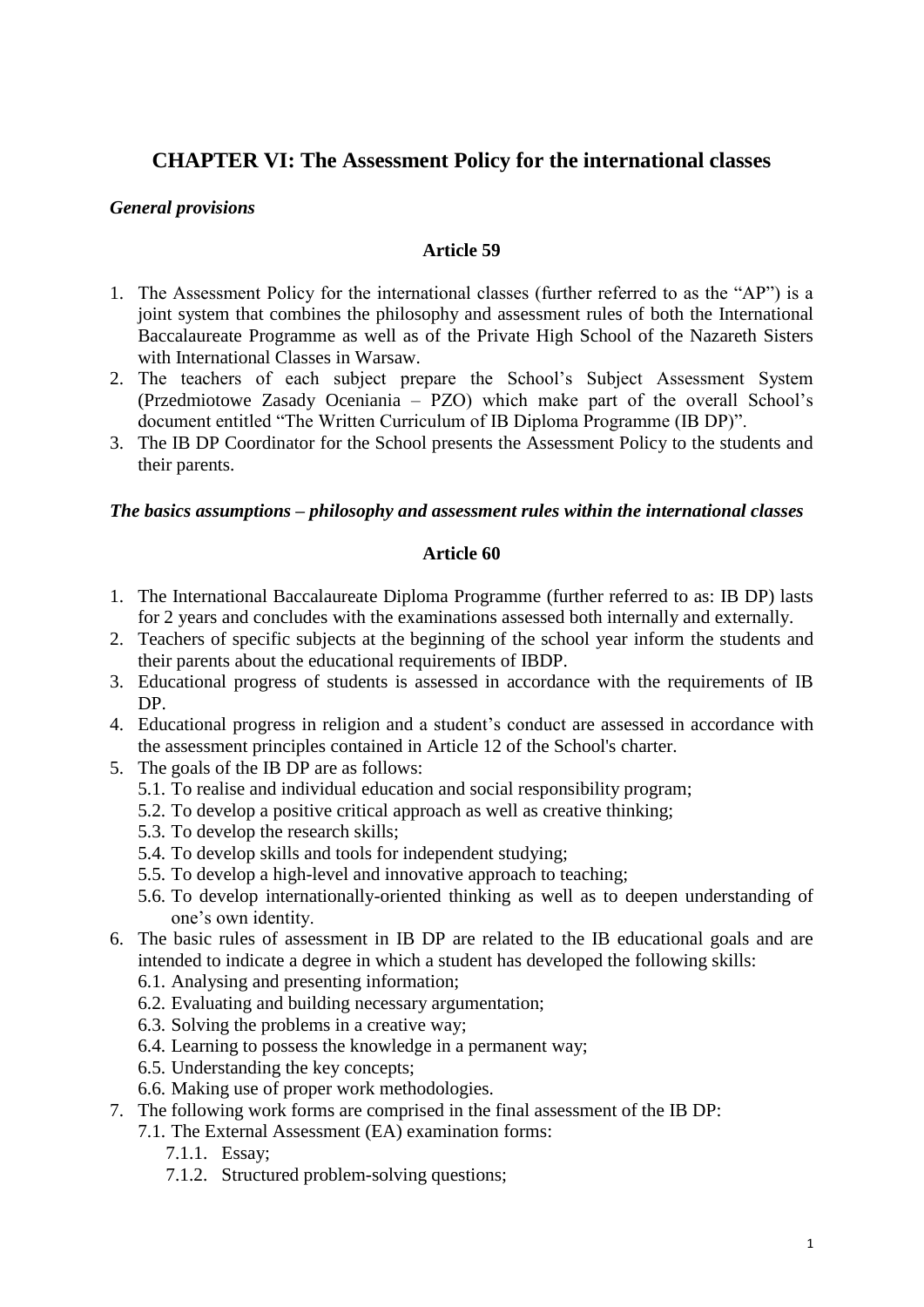- 7.1.3. Short-response questions;
- 7.1.4. Data-response/analysis questions;
- 7.1.5. Text-response questions;
- 7.1.6. Source-based questions;
- 7.1.7. Open-ended problem-solving questions;
- 7.1.8. Essays questions;
- 7.1.9. Multiple-choice questions;
- 7.1.10. Case studies;
- 7.1.11. Commentaries on supplied texts.
- 7.2. Examination components written under teachers' supervision, but assessed externally:
	- 7.2.1. Theory of Knowledge (TOK) Essay;
	- 7.2.2. Extended Essay (further referred to as: EE);
- 7.2.3. World literature assignments, written tasks and written assignments.
- 7.3. The Internal Assessment (IA) examination forms:
	- 7.3.1. Oral work in languages;
	- 7.3.2. Fieldwork;
	- 7.3.3. Historical investigation;
	- 7.3.4. Laboratory work in the sciences;
	- 7.3.5. Research project and written commentary;
	- 7.3.6. Explorations and projects in Mathematics;
	- 7.3.7. Artistic performances.
- 8. In IB DP the students are assessed in accordance with clear and strict criteria. The individual criteria differ between the subjects, but are identical in all the schools running the International Baccalaureate Programme all around the world.
- 9. All the work is assessed in accordance with the percentage ranges set for every component and every subject by the IB after the examination session is over.

- 1. The goals of the internal school assessment are as follows:
	- 1.1. To inform the students and their parents about the degree of fulfilling the curriculum requirements as well as the progress made and any difficulties that may have arisen;
	- 1.2. To support the students in planning their own studying and taking responsibility for their own personal development;
	- 1.3. To properly motivate for studying;
	- 1.4. To recognise the individual needs and difficulties of each student;
	- 1.5. To prepare for the final IB DP examinations.
- 2. The assessment of the educational achievements is based on teacher"s recognition of the level and progress of each student made in her knowledge and skills in comparison to the requirements given in individual Subject Guides.
- 3. The homework, group projects and individual tasks:
	- 3.1. Provide the feedback on the teaching and learning effectiveness;
		- 3.2. Create chances for the students to develop the ability of self-motivated studying and proper time management;
		- 3.3. Allow to record the learned knowledge and skills, make use of them and creatively combine it with practical skills learned before, including other areas of knowledge too.
- 4. The students are also assessed for their approaches to learning (ATL), which is expressed in:
	- 4.1. Positive critical and creative thinking;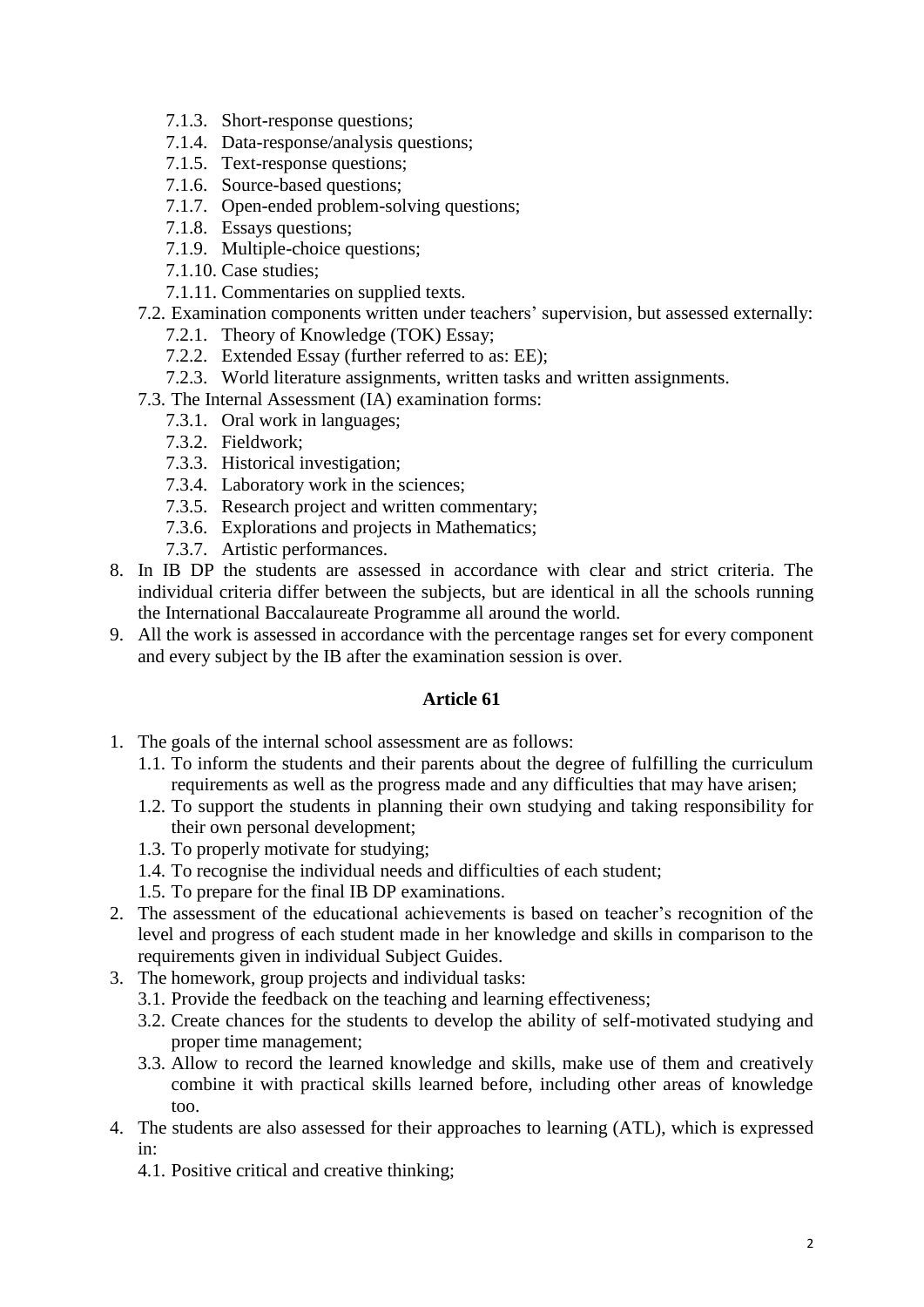- 4.2. Interest in knowledge and studying;
- 4.3. Understanding and making use of key concepts;
- 4.4. Capability to do the research;
- 4.5. Capability to cooperate and communicate with others;
- 4.6. Ability to develop self-independence and self-esteem.

The level of capabilities gained is expressed in the form of descriptive assessment.

# *The rules on informing the students and their parents on the education requirements and the ways to assess them*

# **Article 62**

- 1. The teachers inform the students who begin the International Baccalaureate Program and their parents about:
	- 1.1. The teaching contents of the subjects, as specified in the current Subject Guides;
	- 1.2. The methodologies of assessing the goals and study progress;
	- 1.3. The requirements of each examination task and the assessment criteria taken by the IB.
- 2. The information on the achievements and study progress is given by the teachers to the students and their parents:
	- 2.1. Without due delays, giving current marks (also through the electronic register)
	- 2.2. In the form of a descriptive assessment, given at least once, at the end of each term;
	- 2.3. During the meeting with parents;
	- 2.4. When setting the predicted end-term grades for the form 1 of IB DP;
	- 2.5. When setting the mid-term and end-term grades;
	- 2.6. When setting the predicted end grades for the form 2 of IB DP.

# *Special educational needs*

- 1. The teacher is obliged, based on the written opinion of the psychological or pedagogical or any other counselling centre, to adjust the educational requirements to the individual psychophysical and educational needs of a student.
- 2. The Diploma Programme Assessment Procedures, issued for a given school year contains the scope of possible changes in examination conditions that do not require the authorisation of the IB. Before enrolment for the IB Programme, the coordinator informs the students and their parents on the possible scope of changes that depends on the School Principal.
- 3. The adjustments to the exam conditions that require the authorisation of the IB come from the recommendations of the psychological or pedagogical or any other counselling centre.
- 4. A student who applies for making adjustments to the conditions of the final examinations, in due time:
	- 4.1. Before enrolment for the IB Programme present to the Coordinator the opinion of the psychological and pedagogical counselling centre issued no earlier than in the school year preceding the enrolment for the IB DP, stating the recommendations;
	- 4.2. No later than until the end of September present to the Coordinator:
		- 4.2.1. The official sworn translation of the aforementioned document to English;
		- 4.2.2. The written opinion of the teacher(s) given in English, or any other documentation (e.g. classworks, tests) that justifies the effectiveness of the recommended adjustments.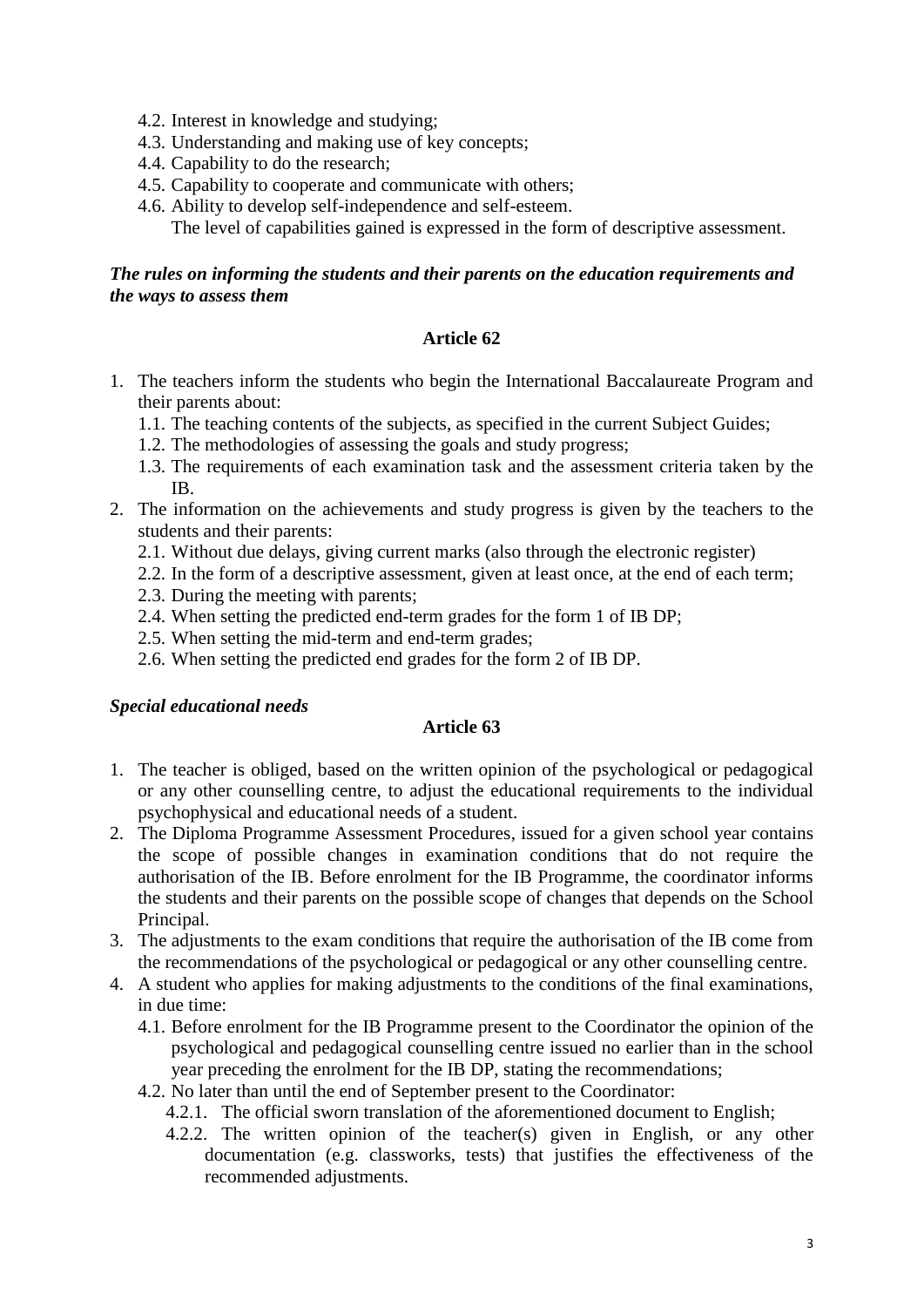5. The decision to give possible adjustments to the examination conditions, based on the presented documentation, is a sole decision of the IB.

# *The current, mid-term and end-term assessment*

# **Article 64**

- 1. The internal assessment of the IB DP comprises of the following:
	- 1.1. The conduct assessment;
	- 1.2. Formative assessment (at least four grades in a semester):
		- 1.2.1. Descriptive grades;
		- 1.2.2. Numerical and letter grades;
	- 1.3. Self-assessment;
	- 1.4. Peer assessment;
	- 1.5. Summative assessment (at least three grades in a semester):
		- 1.5.1. Mid-term and end-term grades;
		- 1.5.2. Predicted grades;
		- 1.5.3. Mock examination grades
	- 1.6. Point grades for IA, written in the IBIS system (International Baccalaureate Information System).
- 2. The formative assessment is performed according to the grades given by the IB:
	- 2.1. The numerical grades:
		- 2.1.1. Excellent performance 7
		- 2.1.2. Very good performance  $-6$
		- 2.1.3. Good performance  $-5$
		- 2.1.4. Satisfactory performance 4
		- 2.1.5. Mediocre performance 3
		- 2.1.6. Poor performance  $-2$
		- 2.1.7. Very poor performance 1
- 3. Detailed conditions and method of assessment are specified by teachers of individual subjects in the Written Curriculum.
- 4. In the event that one subject is taught in groups, the teachers teaching the individual groups establish common assessment system and standardize Internal Assessment component grades.
- 5. Current mid-term and end-term assessment in the theory of knowledge (TOK) are determined by passing or failing credits, respectively.
- 6. End-term grades of independent diploma research (Extended Essay, EE) and creativity, activity, service (CAS) are expressed as pass (credit) or fail (credit) in the grade sheets.
- 7. The grades are made known and described with the indication of the form and scope of each skill tested, in either percentage or point grades, according to the assessment criteria given in the examination subject reports issued by the IB, in the percentage form explained in the Written Cand written in the form of:
	- 7.1. Digits (for individual subjects);
	- 7.2. Letters (TOK);

7.3. Descriptive grades (that inform about the Approaches To Learning – ATL).

- 8. In order to present the IB grades to the needs of the Polish documents, the mid-term and end-term assessment grades are converted in the following way:
	- 8.1. The numerical grades:
		- 8.1.1. 7 Excellent performance (celujący cel)
		- 8.1.2. 6 Very good performance (bardzo dobry bdb)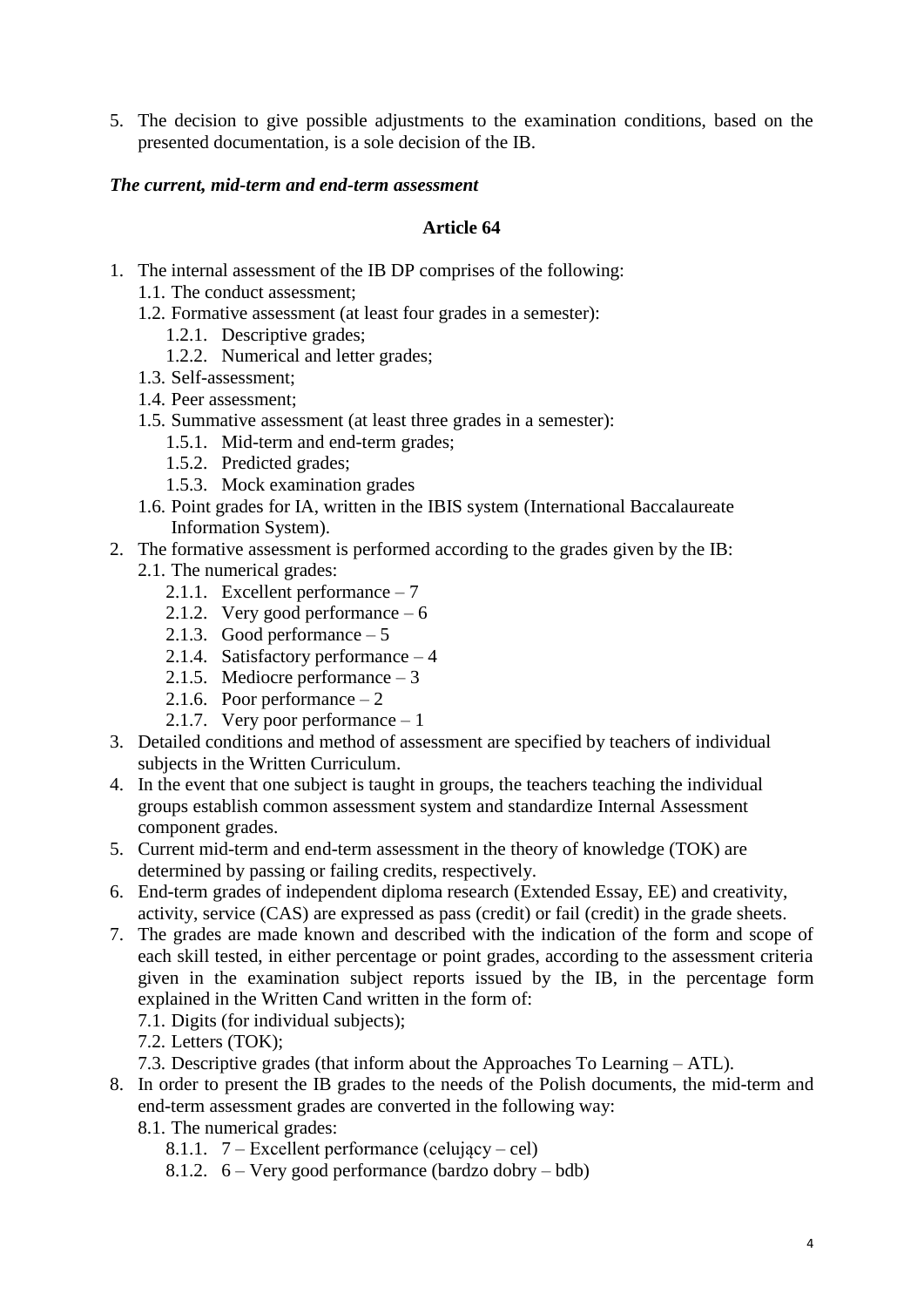- 8.1.3.  $5 Good performance (dobry db)$
- 8.1.4. 4 Satisfactory performance (dostateczny dst)
- 8.1.5. 3 –Mediocre performance (dopuszczający dop)
- 8.1.6. 1,2 Very poor performance (niedostateczny ndst)
- 8.2. The letter grades:
	- 8.2.1. A, B, C, D passing condition (zaliczone zal)
	- 8.2.2.  $E -$  failing condition (niezaliczone nzal)
- 9. The conduct assessment is set in the range (Article 39, point 1.2) and in accordance with the criteria given in Articles 46 and 47 of this Charter, taking additionally into account:
	- 9.1. The punctuality of making the tasks within the dates set in the school work calendar;
	- 9.2. Abiding by the rules of the research reliability;
	- 9.3. Regularity of the CAS tasks;
	- 9.4. Approaches To Learning (ATL)
	- 9.5. Forming the features and attitudes according to the IB learner profile.
- 10. The Predicted Grades (further referred to as: PG):
	- 10.1.Are set at the student"s request in September of IB Form 2 and are the basis for participation in the recruitment process on the foreign universities;
	- 10.2.The predicted grades, as required by the IB, are set at the beginning of April of IB DP Form 2. These grades are given based on the results and study progress within the whole period of student"s participation in the IB Programme.
	- 10.3.The end-term grades predicted in IB Form 1 are set within the range of 1-7 in the register under the heading "mid-term predicted assessment"; in the "mid-term assessment" heading, this assessment should be entered on the Polish scale in accordance with item 4 of this article.
- 11. The end-term grades are written without symbols of "+" and "–".
- 12. The final grades for TOK and EE are given in letters as follows:
	- 12.1.1. Excellent  $-A$
	- 12.1.2. Good B
	- 12.1.3. Satisfactory  $-C$
	- 12.1.4. Mediocre D
	- 12.1.5. Elementary E

### *The forms, the frequency and the terms of testing the students' knowledge and skills*

- 1. The work forms that are subject to forming assessment include:
	- 1.1. The written forms: quizzes, tests, classworks, essays and mock exams;
	- 1.2. Work and activity during the lessons;
	- 1.3. Projects;
	- 1.4. Homework;
	- 1.5. Presentations;
	- 1.6. Oral examinations;
	- 1.7. Other forms, as written in the Written Curriculum for internal and external assessment for each subject.
- 2. The number of grades given, the conditions of calling for lack of preparation for the lessons, the ways to retake the tests and the ways of pass the assignments overdue is described in the Written Curriculum.
- 3. The grades are given regularly during each term. The minimum number of formative grades to be given as well as the work forms to be assessed, that make the basis for the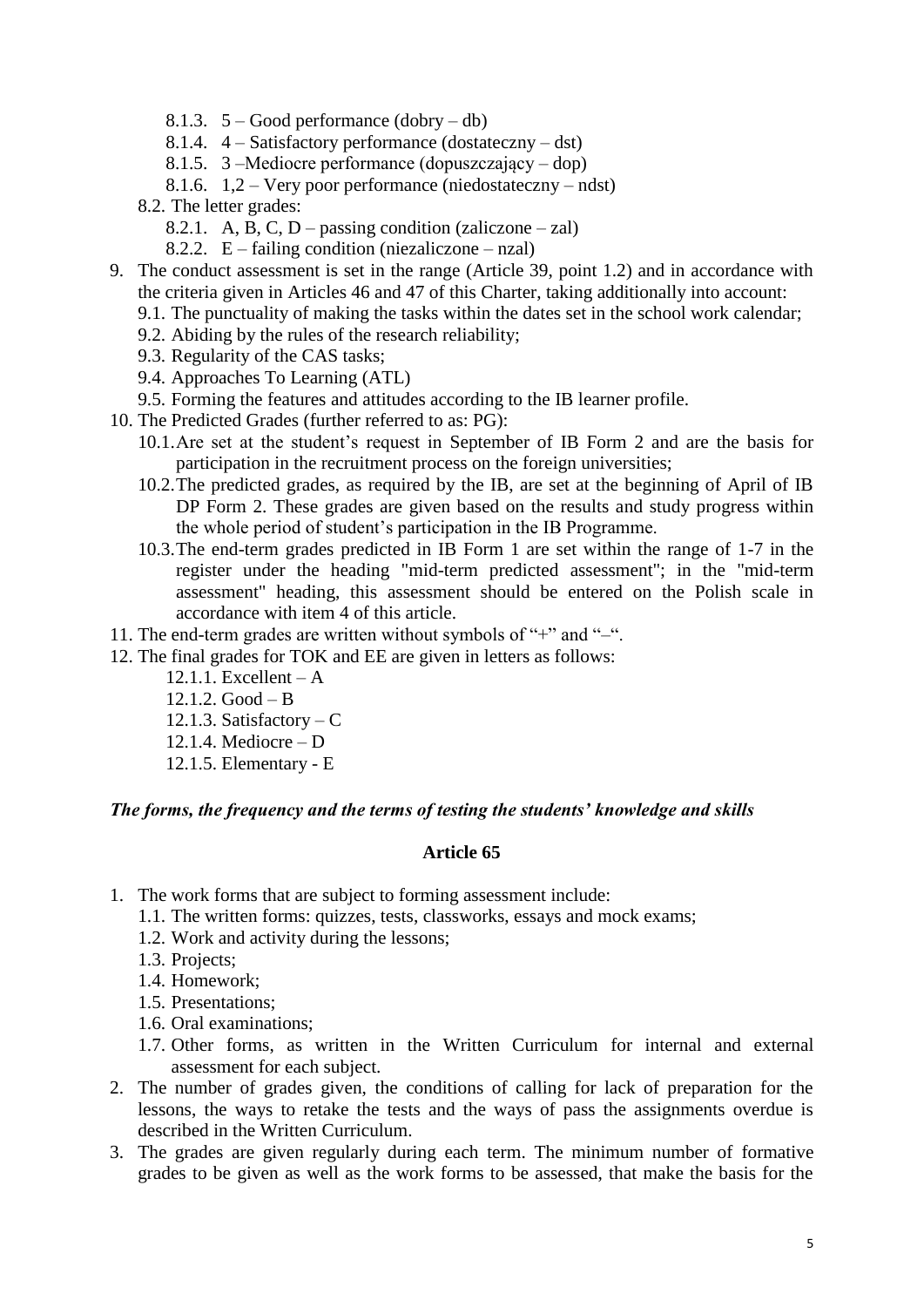mid-term and end-term grades for both the Standard Level (SL) as well as the Higher Lever (HL) are described in the Written Curriculum.

- 4. The conditions for making the written tests are as follows:
	- 4.1. A test / classwork is announced at least one week in advance and written in the register's calendar;
	- 4.2. In case of student"s absence at the school, the conditions passing of the test or the classwork are described in the Written Curriculum;
	- 4.3. A student is obliged to sit to the mock exams organised for every subject and level in the dates specified by the teachers. In the IB Form 2, all the students sit to the mock examination session in the first week after the winter holidays.
	- 4.4. If the teacher finds out that the work is being done with the help of others, he can:
		- 4.4.1. Stop this student's exam and give the "Very poor performance" grade.
		- 4.4.2. Oblige the student to pass the test / classwork on another day;
		- 4.4.3. Write a suitable note to the school register.
- 5. The tests written are available for viewing by the student and her parents until the end of her study in the IB Programme.
- 6. The rules for monitoring the study progress for IA and EE are as follows:
	- 6.1. A student is obliged to regularly finish the IA components, in accordance with the calendar given by the teachers and written in the Written Curriculum;
	- 6.2. A teacher makes note of the IA progress in the form of descriptive grade;
	- 6.3. The time spent on EE by a student under the teacher"s supervision at the school is monitored in the register as the teacher's consulting time:
	- 6.4. In case of justified breaking of the deadline by a student, a teacher sets a new deadline;
	- 6.5. The unjustified breaking of the deadline results in:
		- 6.5.1. Making it impossible to set new deadlines;
		- 6.5.2. Assessing the work "as is" and confirming its origin without the possibility of redoing it.
	- 6.6. A teacher sets the point marks for the IA and PG for EE in the IBIS system and puts the formative grades for the IA in the registry.
	- 6.7. The parents are informed by the teachers on breaking the deadlines through emails.
	- 6.8. In case of breaking the academic honesty before placing the work and the cover sheet: 6.8.1. A student is given a written warning in the registry;
		- 6.8.2. The information is passed to the IB DP Coordinator as well as to the parents;
		- 6.8.3. A student receives the "Very poor performance" grade and is obliged to prepare a self-prepared work within the time set by the teacher;
		- 6.8.4. A teacher and the School may refuse to prepare the Reference Letter to the student;
		- 6.8.5. The School Academic Honesty Policy is being used.

#### *Documenting absence and educational achievements of the students*

#### **Article 66**

- 1. The teachers monitor and make notes of students" absence and their results in the registry.
- 2. The predicted grades as well as the IA grades are additionally recorded into the IBIS system.

#### *The mid-term and end-term classification*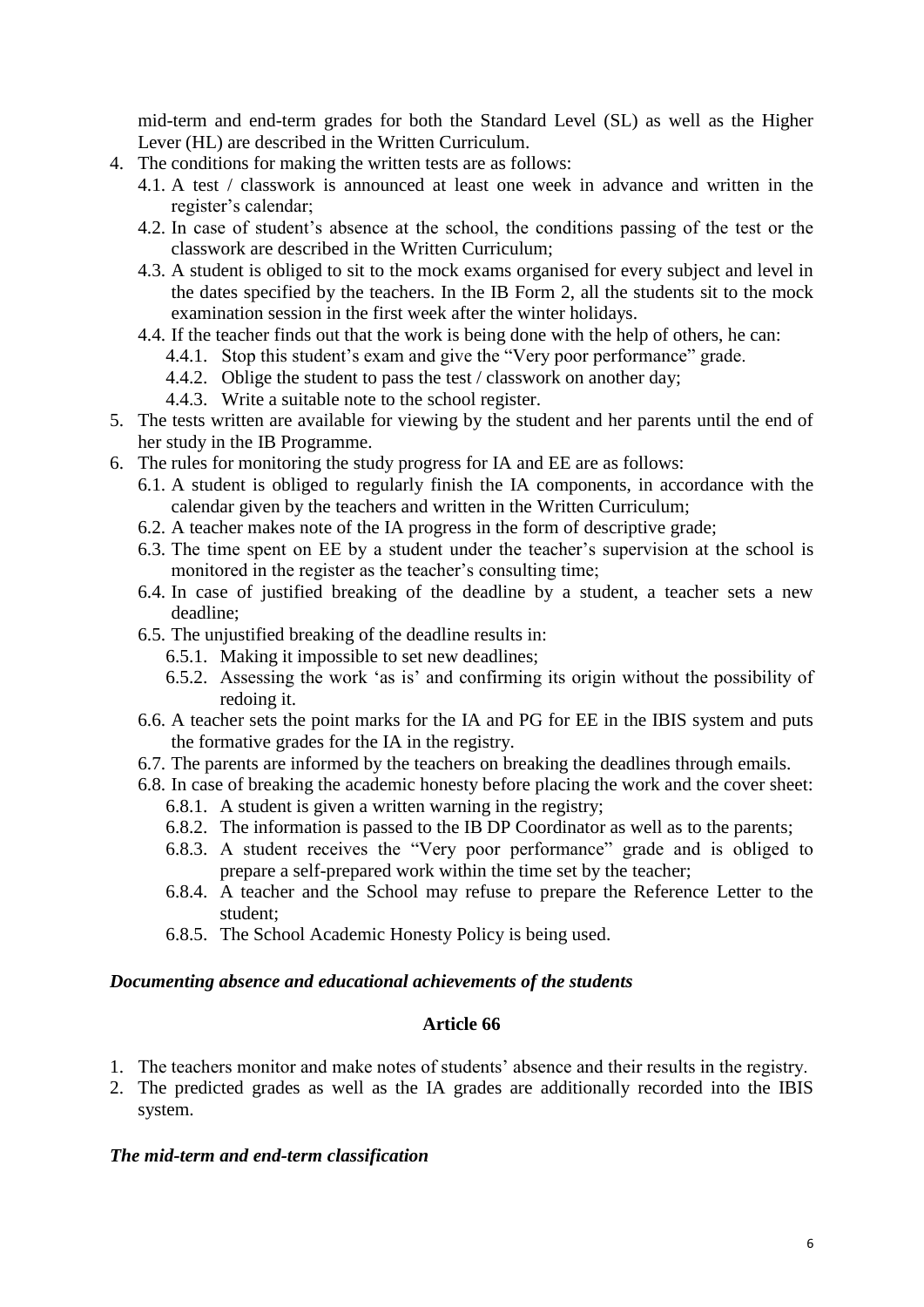# **Article 67**

- 1. The IB DP students are classified at the end of each term within the dates given by the School Principal.
- 2. The mid-term and end-term classification includes the conduct assessment, as described in detail in Article 39, point 1.2.
- 3. The mid-term and end-term classification includes the summative education assessment of a student on the subjects that she attends and giving the mid-term and end-term grades as required by the Polish grade system.
- 4. In each term, the students present to the CAS Coordinator the documents that confirm the regular CAS tasks performed and take, in due dates, the oral exams.
- 5. A student can be promoted to the IB Form 2, provided:
	- 5.1. She has achieved a minimum of mediocre performance on all the subjects;
	- 5.2. She has passed the TOK subject (with the minimum grade of D) as well as CAS, in accordance to the rules given in the Written Curriculum.
- 6. If a IB Form 1 student has not achieved a minimum of mediocre performance on one or two subjects, she is obliged to retake the exams in time and form set by the School Principal.
- 7. If a IB Form 1 student has not achieved a minimum of mediocre performance on more than two subjects, she cannot be promoted to IB Form 2.
- 8. If a student has dropped from more than 20% of lessons on any given subject, a teacher is entitled to make a test of her knowledge and skills, as specified in the teaching curriculum.

# **Article 68**

- 1. The predicted end-term grades in IB Forms 1 and 2 do not follow the procedures described in Article 44 of the School Charter.
- 2. The predicted end-term conduct grades in IB Forms 1 and 2 do follow the procedures described in Article 44 of the School Charter.
- 3. The objections to the end-term grades given on education and conduct in the IB Form 1 can be processed in accordance with Articles 45 and 48 of the School Charter.

### **Article 69**

- 1. The terms, conditions and dates of the classifying examination for the IB DP Programme are given in Article 49 of the School Charter.
- 2. The terms, conditions and dates of the retake examination for the IB DP Programme are given in Article 50 of the School Charter.

### *Graduation*

- 1. A student graduates if during the end-term classification process she has received a minimum of mediocre grade on all of her subjects and has fulfilled all the requirements on TOK, EE and CAS.
- 2. The student graduates from the School *cum laude* if at the final classification– she has obtained the average grade in the mandatory educational classes of at least 4.75.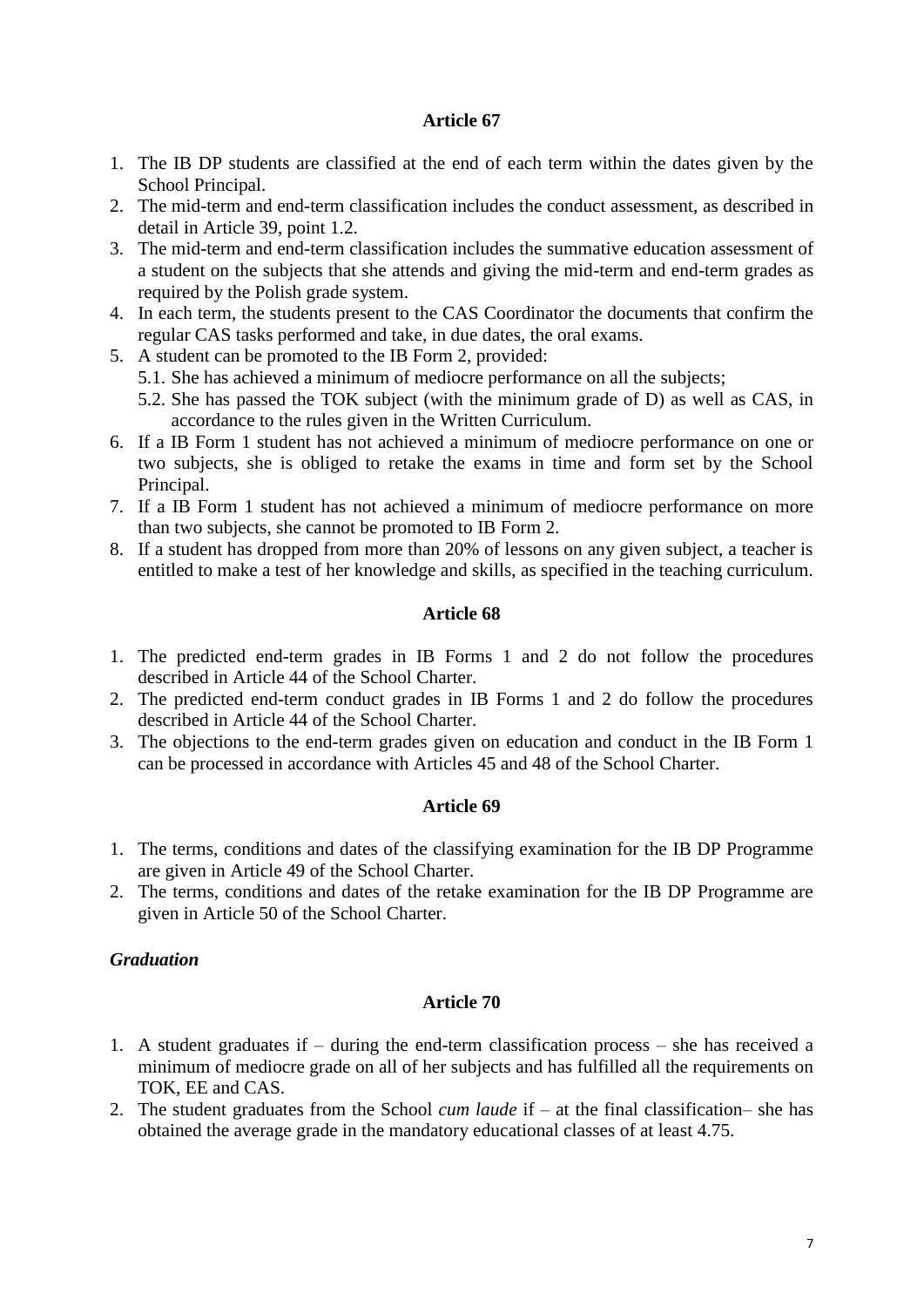### *Certificates and diplomas*

### **Article 71**

- 1. Students receive the promotion certificates as well as School graduation certificates in accordance with the regulations of the Polish education law.
- 2. All the students graduating from the International Baccalaureate Program receive a certificate from the School Principal that confirms the studying of selected subjects as well as the basis for receiving a diploma (TOK, EE, CAS), in accordance with the requirements of the IBO.
- 3. Any alumnus of the School who has taken the external part of the final exam and has fulfilled all the requirements set by the IB is entitled to receive The Diploma of the International Baccalaureate as well as The IB Diploma Programme Results.
- 4. Any alumnus of the School who has taken the external part of the final exam and has not fulfilled all the requirements set by the IB is entitled to receive The IB Diploma Programme Results.

### *The Diploma of the International Baccalaureate*

- 1. A student who has taken the final examination, sits to the exam on every subject that she has been studying, prepares an independent research work (EE), finalises her CAS program as well as fulfils the requirement of the Theory of Knowledge (TOK).
- 2. The final grade on the Diploma each for every subject consists of the following grades:
	- 2.1. Internal examination (IA) which makes up for about 20-30% of the final grade, depending on the subject;
	- 2.2. External examination (EA) which makes up for about 70-80% of the final grade, depending on the subject.
- 3. Any student who passes the final exam can receive up to 7 points for every subject, making up to 42 points for the exam. Additionally, a student may be given up to 3 points jointly for TOK and EE. The maximum result of the final exam within the IB DP Programme is 45 points.
- 4. A student passes the exam provided she has received at least 24 points and fulfilled all the additional requirements specified in the Diploma Programme Assessment Procedures.
- 5. A student shall not be given the IB Diploma if she:
	- 5.1. Has not fulfilled the requirements of CAS;
	- 5.2. Has achieved less than 24 points;
	- 5.3. Has not passed TOK, EE or any other subject;
	- 5.4. Has received mark E for TOK and/or EE;
	- 5.5. Has received mark 1 on any subject / level;
	- 5.6. Has received mark 2 for three or more times (HL or SL)
	- 5.7. Has received mark 3 or lower for four or more times (HL or SL)
	- 5.8. Has received less than 12 points on HL subjects; the students who have registered on four HL subjects have the three highest marks taken into account;
	- 5.9. Has received less than 9 points on SL subjects; the students who have registered on two SL subjects must receive a minimum of 5 points on any of these points
- 6. The final grades set by the IB are presented to the students on July 6th on the Programme web site and protected with a password.